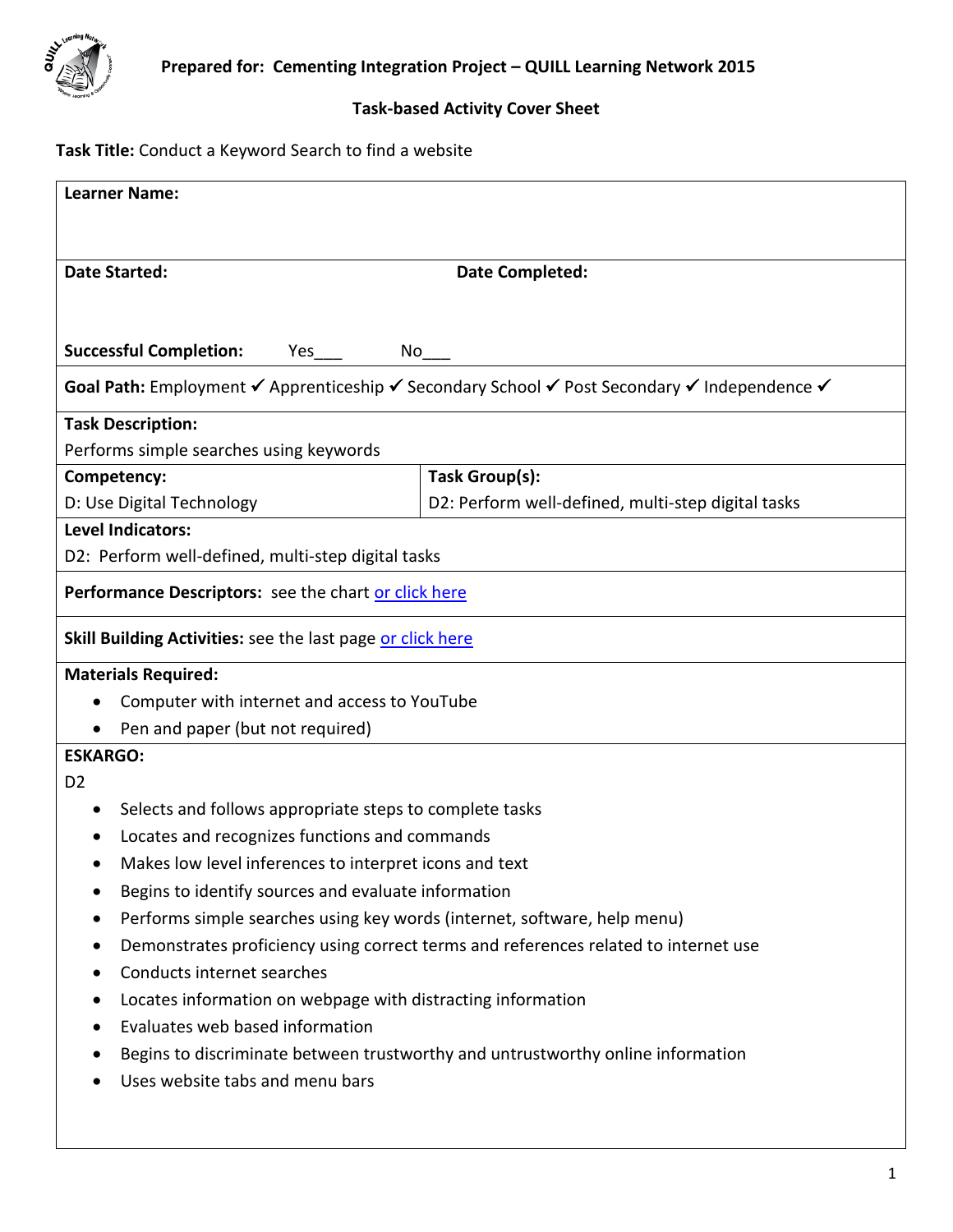

## **Attitudes:**

Practitioner,

We encourage you to talk with the learner about attitudes required to complete this task set. The context of the task has to be considered when identifying attitudes. With your learner, please check one of the following:

□ Attitude is not important □ Attitude is somewhat important □ Attitude is very important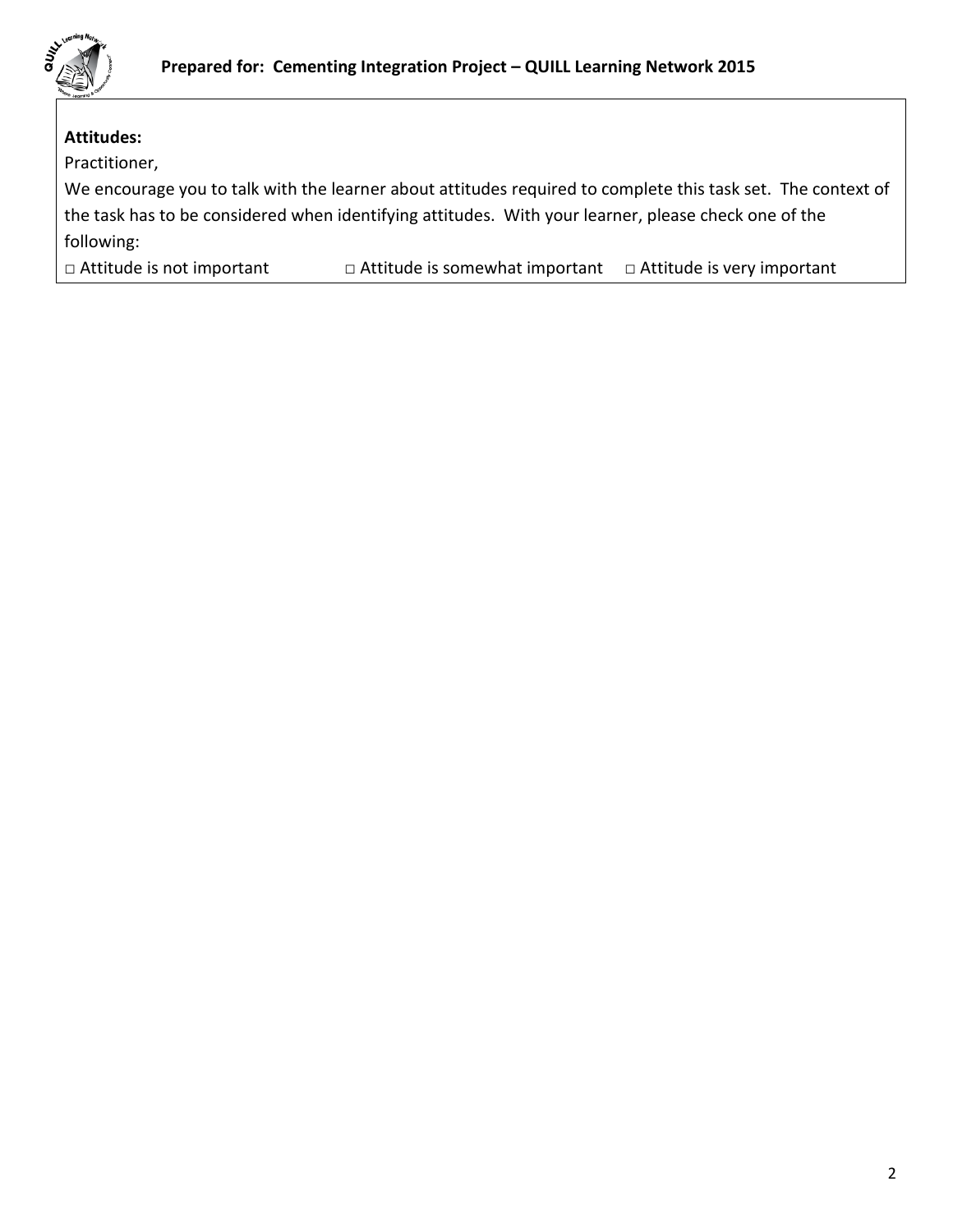

**Task Title:** Conduct a keyword search to find a website When using internet search engines it is important to use good keyword searches. View the following video: <https://www.youtube.com/watch?v=O22RkmghX-8>

**Learner Information and Tasks:**

**Task 1:** The research topic is recent election results in Ontario. Define or clarify some key terms within this topic and write them down.

Task 2: Brainstorm and write down some keywords to describe this topic.

**Task 3:** Enter one combination of these keywords into <https://www.google.ca/> and list two of the promising websites listed.

**Task 4:** Enter a different combination of these keywords into Google search engine and list two different and promising websites listed.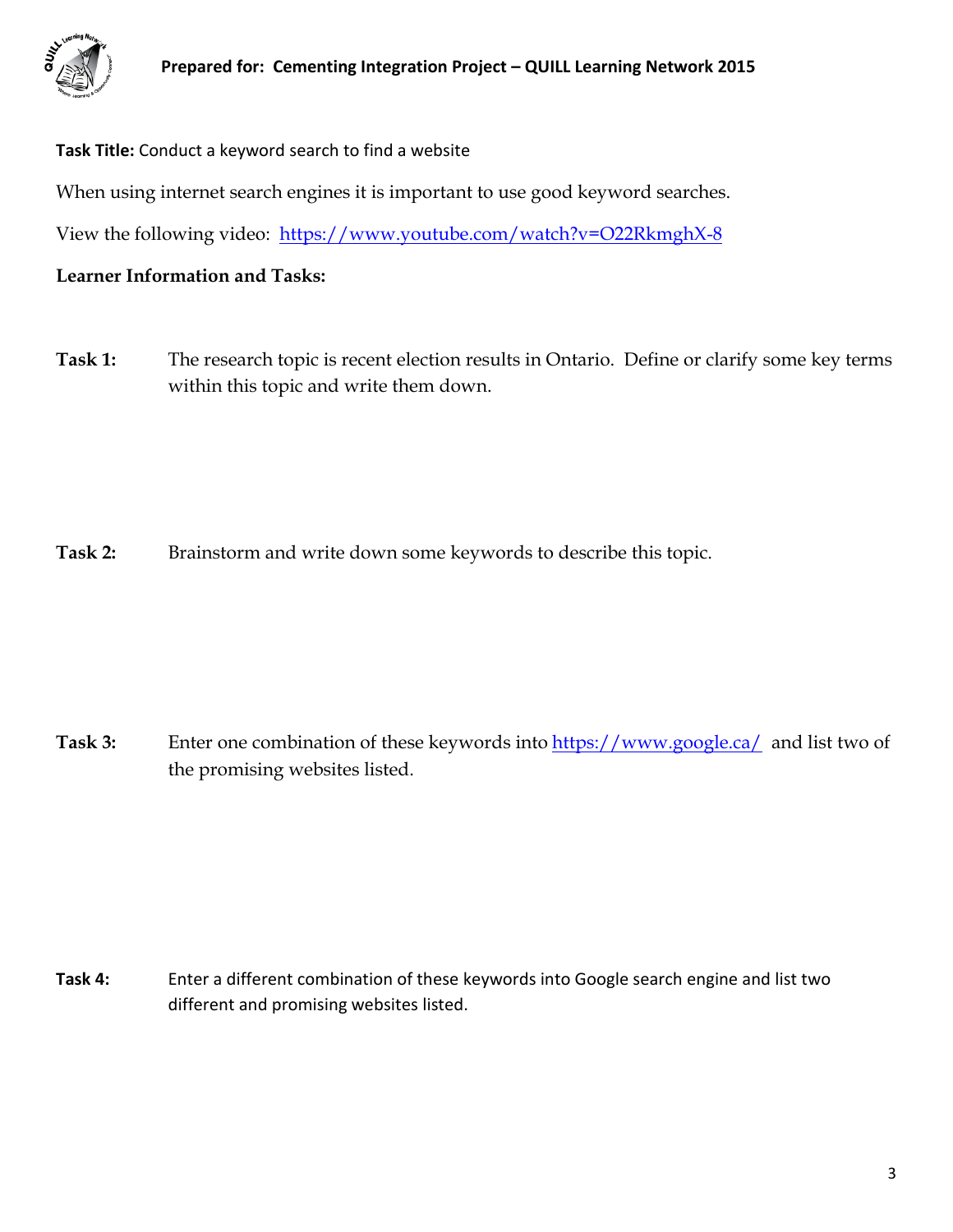

## **Task Title:** Conduct a keyword search to find a website

#### **Answer Key – Answers will vary and the following are just suggestions:**

| Task 1: | recent election      | - within last 10 years                                           |
|---------|----------------------|------------------------------------------------------------------|
|         | Ontario              | - province                                                       |
|         | Results              |                                                                  |
|         |                      |                                                                  |
| Task 2: | election: provincial |                                                                  |
|         | Ontario, ridings     |                                                                  |
|         |                      | Liberal, Progressive Conservative, NDP                           |
|         | MPs, Premier         |                                                                  |
|         |                      | Results: Who won, who lost, what did the pre-election polls say? |
|         | $2004 - 2014$        |                                                                  |
|         |                      |                                                                  |

**Task 3:** Ontario election results 2004 – 2014 (keyword search done)

*www.elections[.on.ca/en-ca/tools/past](http://www.elections.on.ca/en-ca/tools/pastresults.htm)results.htm*

*[http://news.nationalpost.com/news/canada/canadian-politics/ontario-election-2014](http://news.nationalpost.com/news/canada/canadian-politics/ontario-election-2014-results-a-live-riding-by-riding-breakdown-of-the-vote) [results-a-live-riding-by-riding-breakdown-of-the-vote](http://news.nationalpost.com/news/canada/canadian-politics/ontario-election-2014-results-a-live-riding-by-riding-breakdown-of-the-vote)*

**Task 4:** who lost Ontario provincial elections between 2004 – 2014 (keyword search done) https://w**elections**[.wordpress.com/category/canada/](https://welections.wordpress.com/category/canada/ontario/)**ontario**/ [www.cbc.ca/](http://www.cbc.ca/elections/ontariovotes2014/)**elections**/**ontario**votes**2014**/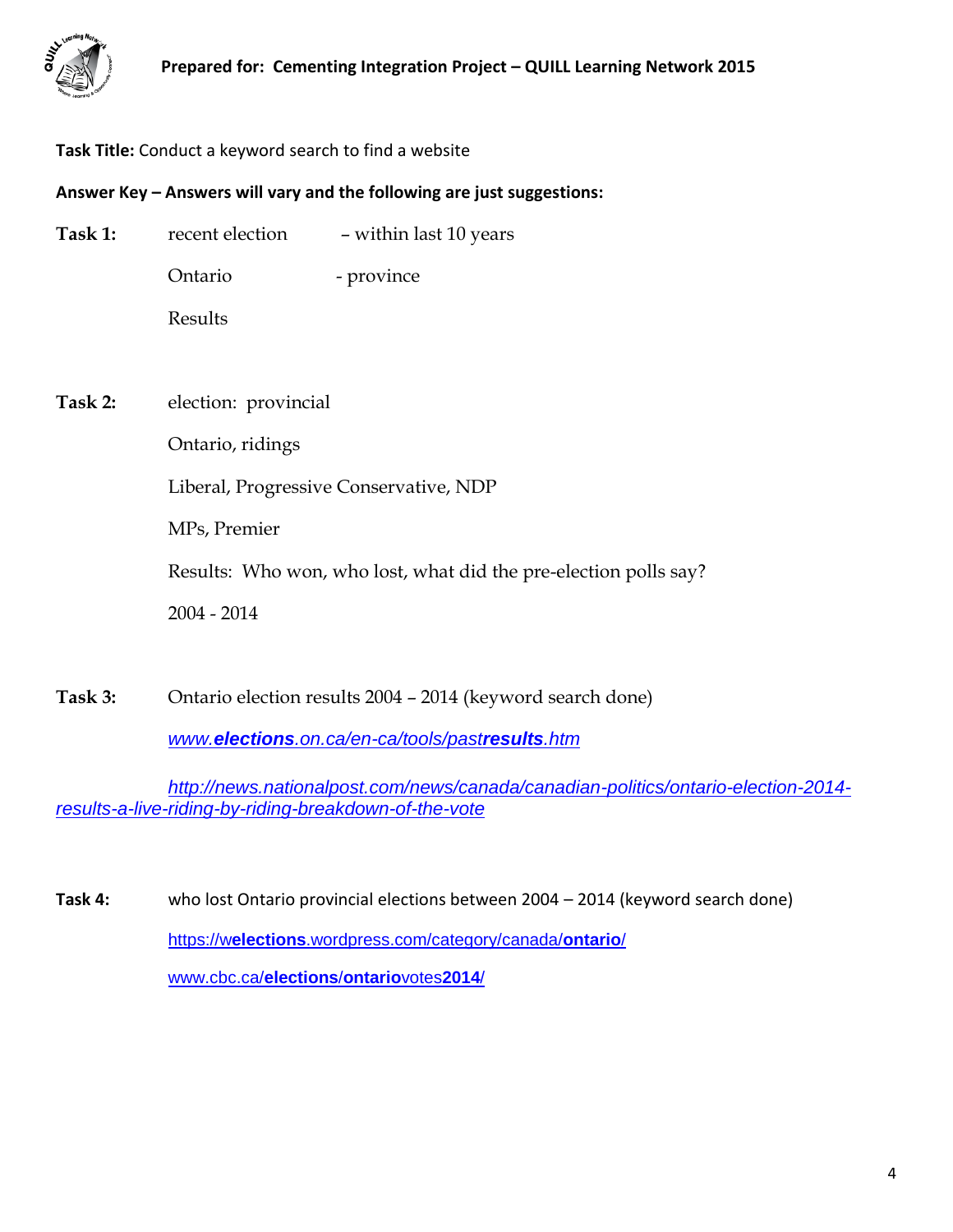

**Task Title:** Conduct a keyword search to find a website

<span id="page-4-0"></span>

| <b>Performance Descriptors</b> |                                                                      | Work<br>Needs | practitio<br>oddns<br>Complet<br>with<br>From | ndepender<br>Completes |
|--------------------------------|----------------------------------------------------------------------|---------------|-----------------------------------------------|------------------------|
| D <sub>2</sub>                 | selects and follows appropriate steps to complete tasks<br>$\bullet$ |               |                                               |                        |
|                                | locates and recognizes functions and commands<br>$\bullet$           |               |                                               |                        |
|                                | makes low-level inferences to interpret icons and text<br>$\bullet$  |               |                                               |                        |
|                                | begins to identify sources and evaluate information                  |               |                                               |                        |
|                                | performs simple searches using keywords (e.g. internet,<br>$\bullet$ |               |                                               |                        |
|                                | software help menu)                                                  |               |                                               |                        |

**\_\_\_\_\_\_\_\_\_\_\_\_\_\_\_\_\_\_\_\_\_\_\_\_\_\_\_\_ \_\_\_\_\_\_\_\_\_\_\_\_\_\_\_\_\_\_\_\_\_\_\_\_\_**

This task: was successfully completed\_\_\_ needs to be tried again\_\_\_

**Learner Comments**

<span id="page-4-1"></span>

**Instructor (print) Learner Signature**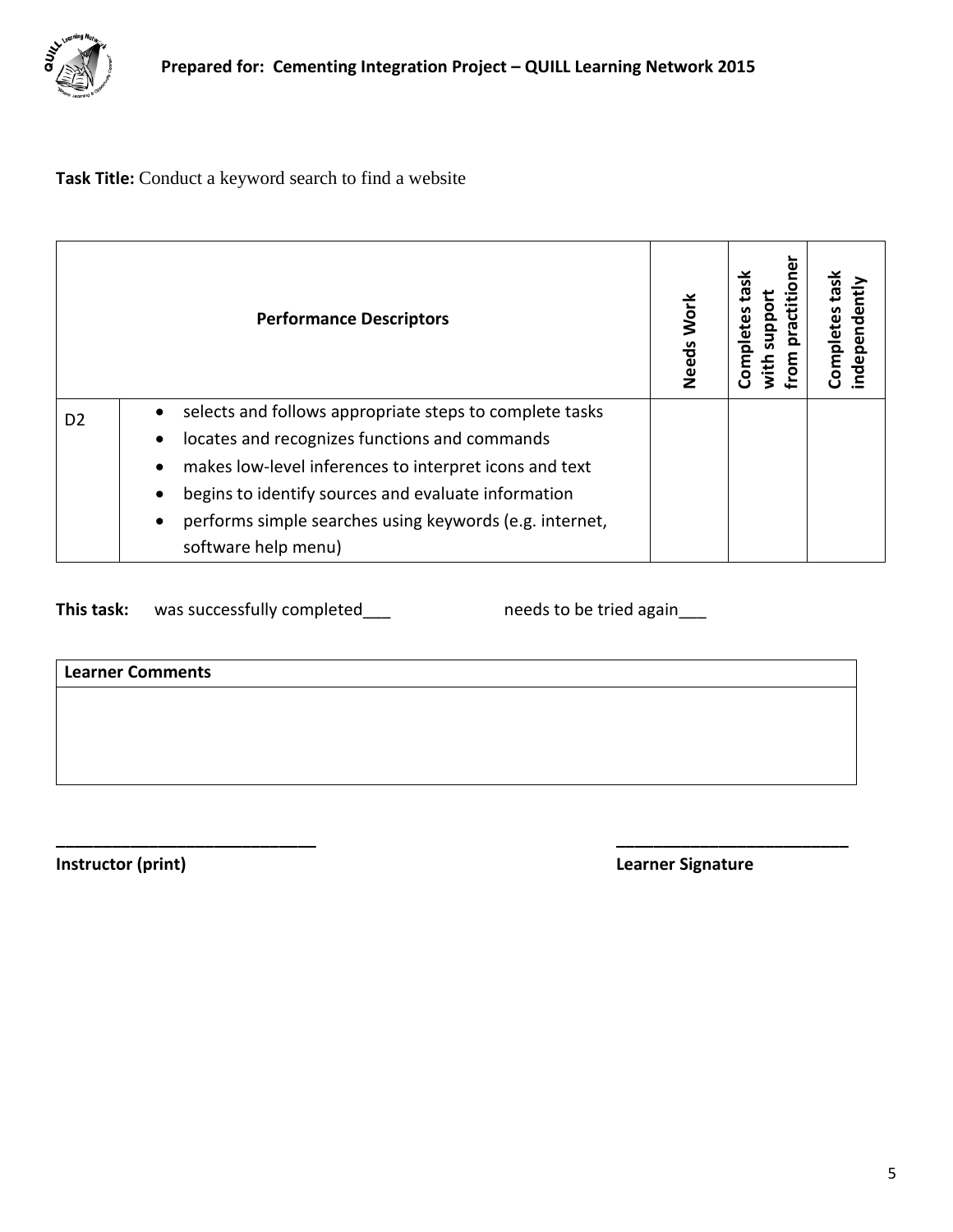

## **Skill Building Activities**

## **Links to online resources:**

Essential Skills for Internet Use- TR Leger Adult Literacy and Employment Preparation Program [http://en.copian.ca/library/learning/trl/internet\\_use/internet\\_use.pdf](http://en.copian.ca/library/learning/trl/internet_use/internet_use.pdf)

Read about and complete exercises: icons, buttons, cursors and menus (p. 12), using search engines (p.21), finding good information online (p.25), and searching the web exercises (p.29)

GCF LearnFree.org- Search Better

<http://www.gcflearnfree.org/digitalskills/searchbetter>

Read about and watch short videos on online searching, Google tips, How to read a web page, judging online Information and evaluating a webpage.

GCF LearnFree.org- Internet Explorer

<http://www.gcflearnfree.org/internetexplorer>

Learn about the Internet Explorer web browser and how to use its many functions and features for convenient and safe web browsing

GCF LearnFree.org- Chrome

<http://www.gcflearnfree.org/chrome>

Learn about the Google Chrome web browser and how to use its many functions and features for convenient and safe web browsing

BBC- Getting Online One Click at a Time- Beginners Guide

[http://downloads.bbc.co.uk/connect/BBC\\_First\\_Click\\_Beginners\\_Guide.pdf](http://downloads.bbc.co.uk/connect/BBC_First_Click_Beginners_Guide.pdf)

View slideshow on: why use a search engine (p. 28), how to perform a search (p.29) and making your search better (p. 31)

Windows Tutorial- Browsing the Web- Getting Started with Internet Explorer 11

<http://windows.microsoft.com/en-ca/windows-8/browse-web-internet-explorer-tutorial>

Watch video (3 minutes) on how to search the web and use features of Internet Explorer 11 on Windows 8.1 with touch screen gestures.

#### **LearningHUB online courses available:**

- **Essential Skills, Independent Study (Assigned by practitioner after assessment):**
	- $\circ$  Computer Use Level 1- provides an introduction to computers and searching the internet
- **Independent Study Short Courses (Moodle)**
	- $\circ$  Learning to Communicate by Understanding Internet and e-Mail- learn the basics of using Internet and e-mail. Discover commonly used terms, how to search the World Wide Web, the